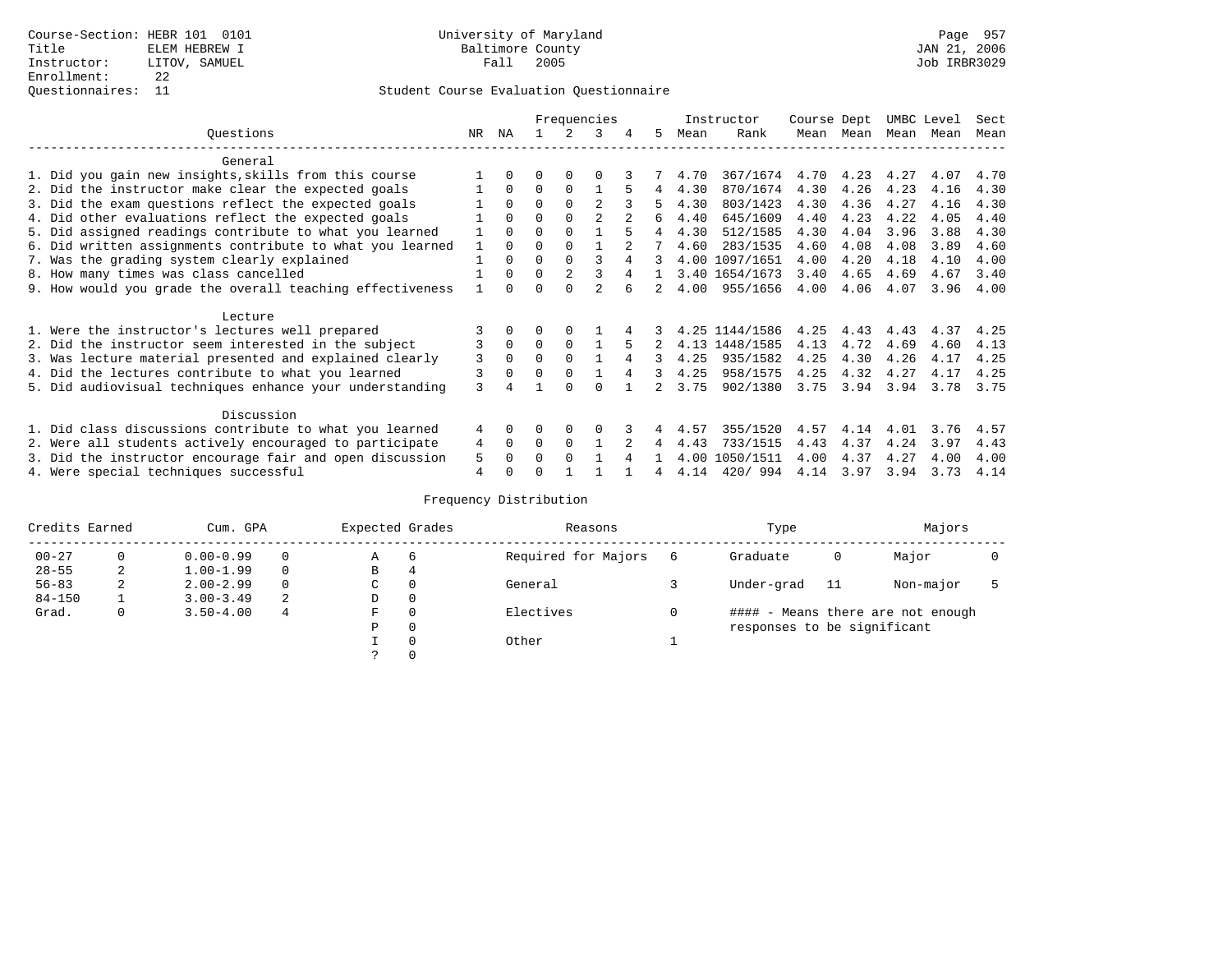|                                                           |          | Frequencies  |                |                |               |   |    |      | Instructor     | Course Dept |      | UMBC Level |      | Sect |
|-----------------------------------------------------------|----------|--------------|----------------|----------------|---------------|---|----|------|----------------|-------------|------|------------|------|------|
| Questions                                                 | NR.      | ΝA           |                |                | 3             | 4 | 5. | Mean | Rank           | Mean        | Mean | Mean       | Mean | Mean |
| General                                                   |          |              |                |                |               |   |    |      |                |             |      |            |      |      |
| 1. Did you gain new insights, skills from this course     |          | $\Omega$     | O              |                | O             |   |    | 4.36 | 829/1674       | 4.36        | 4.23 | 4.27       | 4.07 | 4.36 |
| 2. Did the instructor make clear the expected goals       |          | $\Omega$     | $\Omega$       | 2              | $\Omega$      | 9 |    |      | 3.93 1246/1674 | 3.93        | 4.26 | 4.23       | 4.16 | 3.93 |
| 3. Did the exam questions reflect the expected goals      |          | $\Omega$     | $\overline{a}$ | $\Omega$       |               | 4 |    |      | 4.00 1016/1423 | 4.00        | 4.36 | 4.27       | 4.16 | 4.00 |
| 4. Did other evaluations reflect the expected goals       | O        | $\Omega$     | 0              | 2              |               |   |    | 4.14 | 985/1609       | 4.14        | 4.23 | 4.22       | 4.05 | 4.14 |
| 5. Did assigned readings contribute to what you learned   | 0        | $\Omega$     |                | $\mathfrak{D}$ | $\Omega$      |   |    | 3.86 | 956/1585       | 3.86        | 4.04 | 3.96       | 3.88 | 3.86 |
| 6. Did written assignments contribute to what you learned | 0        |              |                |                |               |   | 9  | 4.29 | 631/1535       | 4.29        | 4.08 | 4.08       | 3.89 | 4.29 |
| 7. Was the grading system clearly explained               | 0        |              | $\mathfrak{D}$ | $\Omega$       |               |   |    |      | 3.46 1459/1651 | 3.46        | 4.20 | 4.18       | 4.10 | 3.46 |
| 8. How many times was class cancelled                     | $\Omega$ |              |                | $\Omega$       |               |   | 2  |      | 3.69 1646/1673 | 3.69        | 4.65 | 4.69       | 4.67 | 3.69 |
| 9. How would you grade the overall teaching effectiveness | $\Omega$ |              |                |                | $\mathcal{D}$ | 9 | 3  | 4.07 | 912/1656       | 4.07        | 4.06 | 4.07       | 3.96 | 4.07 |
| Lecture                                                   |          |              |                |                |               |   |    |      |                |             |      |            |      |      |
| 1. Were the instructor's lectures well prepared           |          |              |                |                |               |   |    |      | 4.09 1255/1586 | 4.09        | 4.43 | 4.43       | 4.37 | 4.09 |
| 2. Did the instructor seem interested in the subject      | 2        | $\mathbf{0}$ | $\Omega$       |                |               | 6 | 4  |      | 4.08 1458/1585 | 4.08        | 4.72 | 4.69       | 4.60 | 4.08 |
| 3. Was lecture material presented and explained clearly   | 3        | $\Omega$     |                | $\Omega$       |               | 4 |    |      | 4.09 1084/1582 | 4.09        | 4.30 | 4.26       | 4.17 | 4.09 |
| 4. Did the lectures contribute to what you learned        |          |              | $\Omega$       | $\Omega$       |               |   | 4  |      | 4.30 915/1575  | 4.30        | 4.32 | 4.27       | 4.17 | 4.30 |
| 5. Did audiovisual techniques enhance your understanding  | ζ        |              |                |                |               |   |    |      | 3.33 1127/1380 | 3.33        | 3.94 | 3.94       | 3.78 | 3.33 |
|                                                           |          |              |                |                |               |   |    |      |                |             |      |            |      |      |
| Discussion                                                |          |              |                |                |               |   |    |      |                |             |      |            |      |      |
| 1. Did class discussions contribute to what you learned   | 4        | $\Omega$     |                |                |               |   |    | 4.10 | 777/1520       | 4.10        | 4.14 | 4.01       | 3.76 | 4.10 |
| 2. Were all students actively encouraged to participate   | 4        | $\Omega$     |                | $\Omega$       |               |   |    | 4.30 | 857/1515       | 4.30        | 4.37 | 4.24       | 3.97 | 4.30 |
| 3. Did the instructor encourage fair and open discussion  | 4        |              |                | $\Omega$       |               |   |    | 4.10 | 1018/1511      | 4.10        | 4.37 | 4.27       | 4.00 | 4.10 |
| 4. Were special techniques successful                     | 5        |              |                |                |               |   |    | 4.25 | 360/994        | 4.25        | 3.97 | 3.94       | 3.73 | 4.25 |

| Credits Earned |   | Cum. GPA      |   |             | Expected Grades | Reasons             |   | Type                        |    |                                   |  |
|----------------|---|---------------|---|-------------|-----------------|---------------------|---|-----------------------------|----|-----------------------------------|--|
| $00 - 27$      |   | $0.00 - 0.99$ |   | Α           |                 | Required for Majors | 8 | Graduate                    | 0  | Major                             |  |
| $28 - 55$      | 2 | $1.00 - 1.99$ |   | В           | 4               |                     |   |                             |    |                                   |  |
| $56 - 83$      | 2 | $2.00 - 2.99$ |   | $\sim$<br>◡ | 0               | General             |   | Under-grad                  | 14 | Non-major                         |  |
| $84 - 150$     | 2 | $3.00 - 3.49$ | 2 | D           | 0               |                     |   |                             |    |                                   |  |
| Grad.          | 0 | $3.50 - 4.00$ | 5 | F           | 0               | Electives           | 0 |                             |    | #### - Means there are not enough |  |
|                |   |               |   | Ρ           | 0               |                     |   | responses to be significant |    |                                   |  |
|                |   |               |   |             | $\Omega$        | Other               |   |                             |    |                                   |  |
|                |   |               |   | C           |                 |                     |   |                             |    |                                   |  |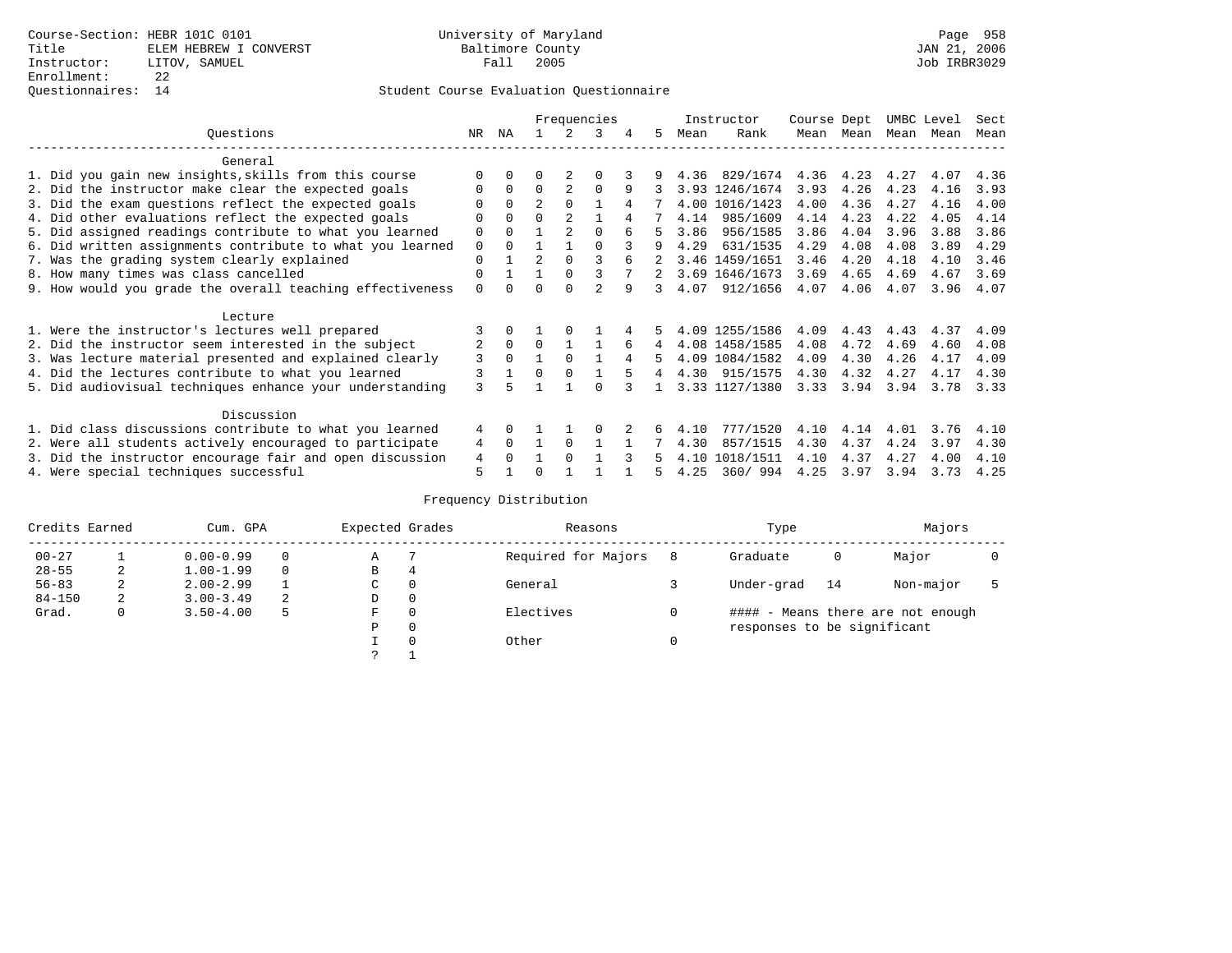## Questionnaires: 12 Student Course Evaluation Questionnaire

|                                                           |             |              | Frequencies    |          |          |   |                |      | Instructor     | Course Dept |           | UMBC Level |      | Sect |
|-----------------------------------------------------------|-------------|--------------|----------------|----------|----------|---|----------------|------|----------------|-------------|-----------|------------|------|------|
| Ouestions                                                 | NR.         | ΝA           |                |          | 3        |   | 5.             | Mean | Rank           |             | Mean Mean | Mean       | Mean | Mean |
| General                                                   |             |              |                |          |          |   |                |      |                |             |           |            |      |      |
| 1. Did you gain new insights, skills from this course     |             |              |                |          |          |   |                |      | 3.83 1366/1674 | 3.83        | 4.23      | 4.27       | 4.32 | 3.83 |
| 2. Did the instructor make clear the expected goals       | O           | $\Omega$     |                |          | $\Omega$ | 5 |                |      | 4.00 1146/1674 | 4.00        | 4.26      | 4.23       | 4.26 | 4.00 |
| 3. Did the exam questions reflect the expected goals      |             | $\Omega$     | $\Omega$       |          |          |   | 5              | 4.17 | 915/1423       | 4.17        | 4.36      | 4.27       | 4.36 | 4.17 |
| 4. Did other evaluations reflect the expected goals       | O           | $\Omega$     | $\Omega$       |          |          |   | 4              |      | 4.08 1042/1609 | 4.08        | 4.23      | 4.22       | 4.23 | 4.08 |
| 5. Did assigned readings contribute to what you learned   | $\mathbf 0$ |              |                | $\Omega$ | 4        |   |                |      | 3.55 1199/1585 | 3.55        | 4.04      | 3.96       | 3.91 | 3.55 |
| 6. Did written assignments contribute to what you learned | $\mathbf 0$ | $\Omega$     | $\Omega$       |          |          |   | $\overline{4}$ |      | 3.92 1006/1535 | 3.92        | 4.08      | 4.08       | 4.03 | 3.92 |
| 7. Was the grading system clearly explained               | $\mathbf 0$ | $\Omega$     | $\Omega$       |          |          |   |                |      | 3.75 1324/1651 | 3.75        | 4.20      | 4.18       | 4.20 | 3.75 |
| 8. How many times was class cancelled                     | 0           | $\Omega$     |                |          |          |   |                |      | 3.58 1649/1673 | 3.58        | 4.65      | 4.69       | 4.67 | 3.58 |
| 9. How would you grade the overall teaching effectiveness | 3           | <sup>n</sup> |                | ∩        |          |   |                |      | 3.67 1297/1656 | 3.67        | 4.06      | 4.07       | 4.10 | 3.67 |
| Lecture                                                   |             |              |                |          |          |   |                |      |                |             |           |            |      |      |
| 1. Were the instructor's lectures well prepared           |             |              |                |          |          |   |                |      | 4.27 1128/1586 | 4.27        | 4.43      | 4.43       | 4.48 | 4.27 |
| 2. Did the instructor seem interested in the subject      |             | $\Omega$     | $\Omega$       | $\Omega$ | 2        | 4 |                |      | 4.27 1387/1585 | 4.27        | 4.72      | 4.69       | 4.76 | 4.27 |
| 3. Was lecture material presented and explained clearly   | 1           | $\Omega$     |                |          |          |   | 4              |      | 3.82 1266/1582 | 3.82        | 4.30      | 4.26       | 4.35 | 3.82 |
| 4. Did the lectures contribute to what you learned        |             | $\Omega$     | $\mathfrak{D}$ |          |          |   | 3              |      | 3.45 1384/1575 | 3.45        | 4.32      | 4.27       | 4.39 | 3.45 |
| 5. Did audiovisual techniques enhance your understanding  |             |              |                |          |          |   |                | 4.00 | 666/1380       | 4.00        | 3.94      | 3.94       | 4.03 | 4.00 |
| Discussion                                                |             |              |                |          |          |   |                |      |                |             |           |            |      |      |
| 1. Did class discussions contribute to what you learned   | 8           | 0            |                | $\Omega$ | $\Omega$ |   |                |      | 3.75 1027/1520 | 3.75        | 4.14      | 4.01       | 4.03 | 3.75 |
| 2. Were all students actively encouraged to participate   | 8           | $\Omega$     | $\Omega$       |          | $\Omega$ |   |                | 4.00 | 1024/1515      | 4.00        | 4.37      | 4.24       | 4.28 | 4.00 |
| 3. Did the instructor encourage fair and open discussion  | 8           |              | O              | $\Omega$ |          |   |                | 4.25 | 896/1511       | 4.25        | 4.37      | 4.27       | 4.28 | 4.25 |
| 4. Were special techniques successful                     | 9           |              |                |          |          |   |                | 3.33 | 811/994        | 3.33        | 3.97      | 3.94       | 3.98 | 3.33 |

| Credits Earned |          | Cum. GPA      |   |             | Expected Grades | Reasons             |   | Type                        |    | Majors                            |  |  |
|----------------|----------|---------------|---|-------------|-----------------|---------------------|---|-----------------------------|----|-----------------------------------|--|--|
| $00 - 27$      | $\Omega$ | $0.00 - 0.99$ |   | А           | 6               | Required for Majors | 8 | Graduate                    | 0  | Major                             |  |  |
| $28 - 55$      | 0        | $1.00 - 1.99$ |   | В           | 3               |                     |   |                             |    |                                   |  |  |
| $56 - 83$      | 2        | $2.00 - 2.99$ |   | $\sim$<br>◡ | 2               | General             |   | Under-grad                  | 12 | Non-major                         |  |  |
| $84 - 150$     |          | $3.00 - 3.49$ | 2 | D           | 0               |                     |   |                             |    |                                   |  |  |
| Grad.          | 0        | $3.50 - 4.00$ | 4 | F           | 0               | Electives           |   |                             |    | #### - Means there are not enough |  |  |
|                |          |               |   | Ρ           | 0               |                     |   | responses to be significant |    |                                   |  |  |
|                |          |               |   |             | $\Omega$        | Other               |   |                             |    |                                   |  |  |
|                |          |               |   |             |                 |                     |   |                             |    |                                   |  |  |